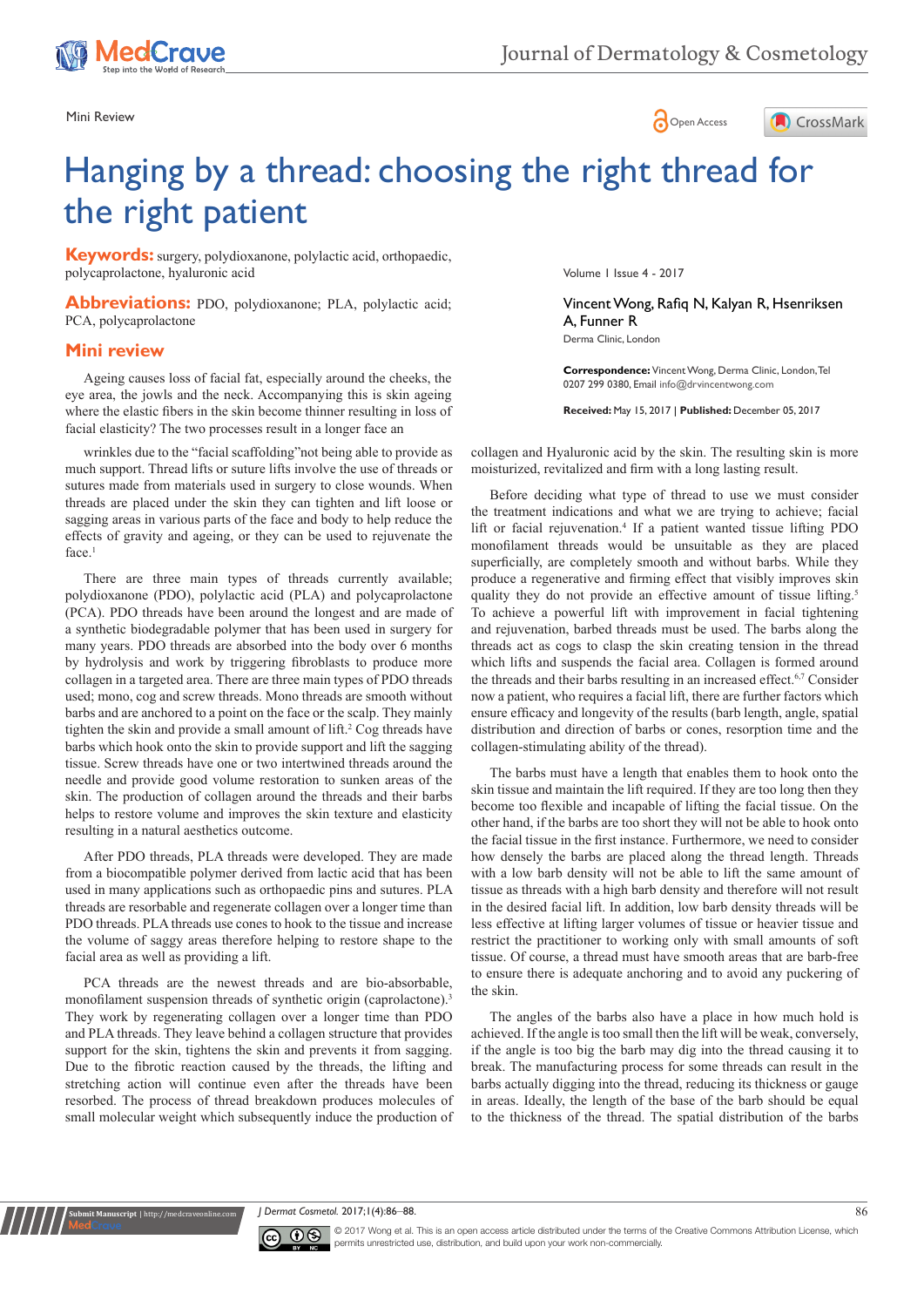along the thread will also vary and the more contact there is between the barbs and the facial tissue, the better the hold. Some threads have barbs at different angles in order to achieve a  $360^{\circ}$  lift; some have cones to maximize tissue contact, while others have all the barbs lined up in one line only.

Threads can come as either mono-directional or bi-directional. To achieve effective lifting of facial tissue the bi-directional threads are preferred as they provide immediate anchoring to the tissue and the thread cannot move either way due to the two-way direction of the barbs. Some mono-directional threads are anchored on both ends at fixed points to enhance stability.<sup>8</sup> The final consideration to make is how long the thread will last in the tissue. PDO threads will stay in the tissue for around 6 months, PLA threads around 12 months, and PCA threads will stay in the tissue for 12-15 months. The longer the thread lasts the more collagen is stimulated and therefore the result is much better and longer lasting. PDO and PLA threads cause fibrosis in the surrounding area and create type 1 collagen. PCA threads stimulate the production of type 1 and 3 collagen which helps to improve the condition of the skin giving a youthful appearance.

How do we decide which thread to use for which patient? Ultimately we have to look at the age of the patient, the treatment area and what we are trying to achieve. PDO threads are better at repositioning and revitalizing tissue but not for providing lift so would be suited more to younger patients. PLA threads provide some lifting, but again would be suitable for patients who only require a small amount of tissue lift. PCA threads provide more lift and are more suitable for patients who require a small to moderate amount of lift. Other factors that have an effect on the desired results are the technique used to insert the threads and the positioning of the threads (Figure 1).<sup>9</sup>



Figure 1 Decision tree to select the right thread for the right patient.

In summary, each thread type has a place and selecting the right thread for the right patient is vital to achieve the desired outcome as well as managing the patient's expectations. Good skin is essential as response to the treatment relies on the threads to tighten over the lifted area. Patients with thin skin may have more chances of sutures showing, rippling effect and bruising.<sup>10</sup> Threads lifts are not suitable for patients with excessively saggy skin. Threads may not be suitable if the skin is very aged, thick or damaged, but still it is important to remember that thread lift, especially PCA, represents an option for those who cannot tolerate surgical lifting or narcosis. Patients with good soft tissue volume, less facial fat and a small amount of skin to be lifted will benefit the most from thread lifts. For patients who desire a lifting and/or revitalization effect, thread lifting is a minimally invasive technique which is well-tolerated. The procedure is quick and mostly pain free, although the outcome and final results are dependent on the qualifications discussed above. There will be patients for whom surgical lifting will be a more suitable option and most importantly, we must remember that thread lifts are not designed to replace surgical lifting (Table 1).

**Table 1** Summarizing the different threads

| <b>Thread</b><br>type       | Rejuvenation | <b>Mild</b><br>lift | Mild to<br>moderate<br>lift | Moderate<br>lift | Longevity           |
|-----------------------------|--------------|---------------------|-----------------------------|------------------|---------------------|
| <b>PDO</b>                  | X            |                     |                             |                  | 6 months            |
| Smooth                      |              |                     |                             |                  |                     |
| <b>PDO</b><br>Cog/<br>Screw | X            | X                   |                             |                  | 6 months            |
| PLA                         | X            |                     | X                           |                  | 12 months           |
| <b>PCA</b>                  | X            |                     |                             | Х                | $12 - 15$<br>months |

### **Acknowledgements**

None.

## **Conflict of interest**

The author declares no conflict of interest.

#### **References**

- 1. [Khazanchi R, Aggarwal A, Johar M. Anatomy of ageing face.](https://www.ncbi.nlm.nih.gov/pubmed/24370442) *Indian J Plast Surg*[. 2007;40\(2\):223–229.](https://www.ncbi.nlm.nih.gov/pubmed/24370442)
- 2. [Shimizu Y, Terase K. Thread lift with absorbable monofilament threads.](http://www.mesothread.com/filebox/%5bJSAPS%5dDr.%20Yuki%20Shimizu_LFL.pdf) *J [Japan Soc Aesthetic Plast Surg](http://www.mesothread.com/filebox/%5bJSAPS%5dDr.%20Yuki%20Shimizu_LFL.pdf)*. 2013;35(2):1–12.
- 3. [Savoia A, Accardo C, Vannini F, et al. Outcomes in thread lift for facial](https://www.ncbi.nlm.nih.gov/pubmed/24436079/)  rejuvenation: a study performed with happy lift<sup>TM</sup> revitalizing. *Dermatology and Therapy*[. 2014;4\(1\):103–114.](https://www.ncbi.nlm.nih.gov/pubmed/24436079/)
- 4. [Tonks S. Understanding thread lifting.](https://aestheticsjournal.com/feature/understanding-thread-lifting) *Aesthetics*. 2015.
- 5. [Dancey E. New generation absorbable threads.](http://aestheticsjournal.com/feature/new-generation-absorbable-threads) *Aesthetics*. 2014.
- 6. [Wu WT. Barbed sutures in facial rejuvenation.](https://www.ncbi.nlm.nih.gov/pubmed/19336215) *Aesthet Surg J*. [2004;24\(6\):582–587.](https://www.ncbi.nlm.nih.gov/pubmed/19336215)
- 7. [De Lorenzi C. Barbed sutures: Rationale and technique.](https://academic.oup.com/asj/article/26/2/223/219010) *Aesthet Surg J*. [2006;26\(2\):223–229.](https://academic.oup.com/asj/article/26/2/223/219010)